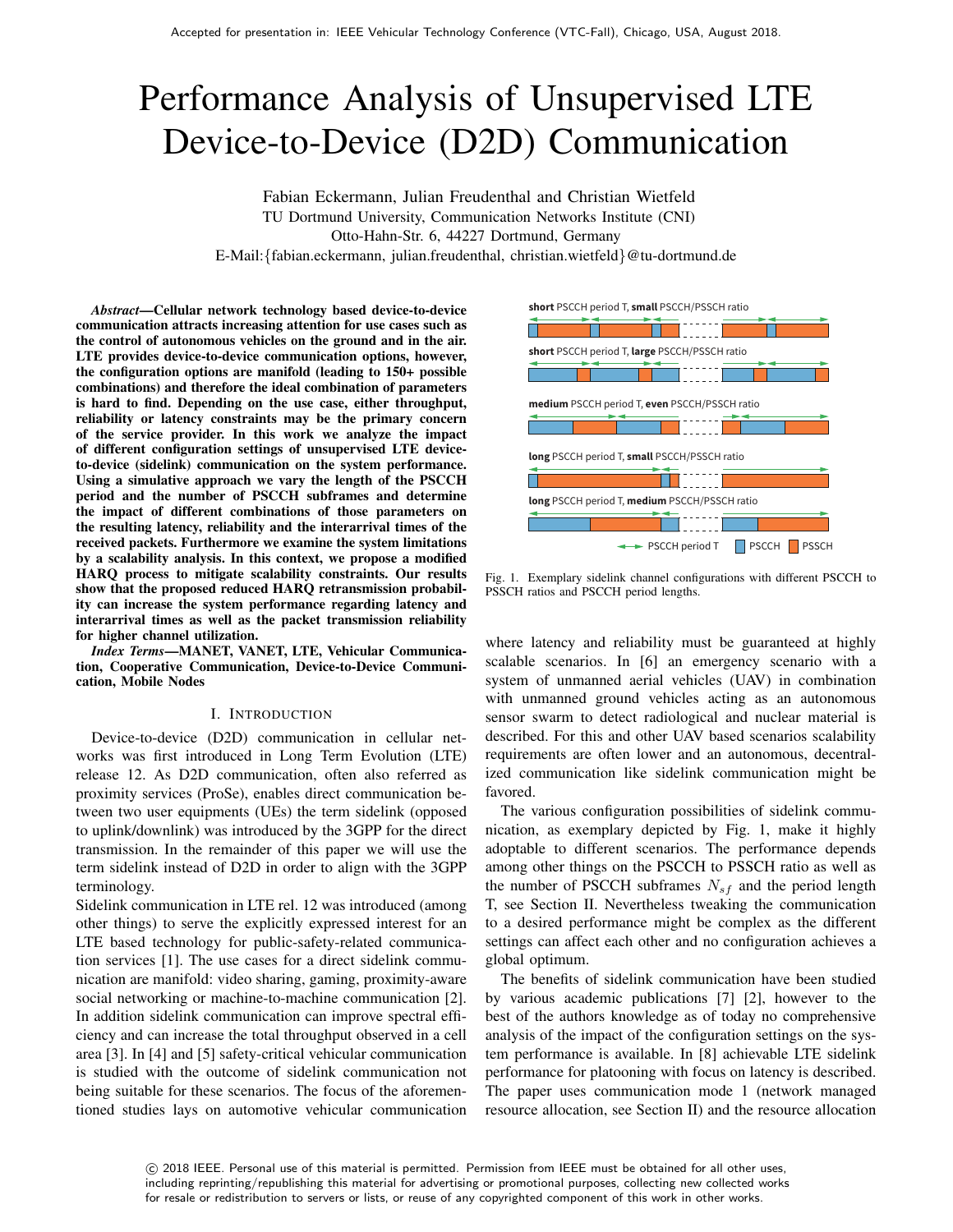is not analyzed in detail. In [9] improved resource selection approaches for sidelink communication are introduced and compared to LTE rel. 12 sidelink communication in terms of collision probability and throughput. In [10] an analytical model of the resource allocation is introduced and evaluated. A simulation model for the network simulator ns-3 is introduced in [11]. The model is evaluated against analytical results for collision probability and datarate.

The model provided by Rouil et al. [11] is also used as basis for our simulative performance analysis. We investigate the system performance of different sidelink configurations for a scalability analysis and other common evaluation metrics like reliability and latency. In addition for vehicular scenarios frequent update messages of other near by vehicles are important. Therefore the interarrival times of the received packets are evaluated. Based on our results we propose a modified HARQ retransmission scheme to improve the system performance.

We provide the necessary background information on sidelink communication and the modified HARQ scheme in Section II and describe our simulation setup in Section III. Our simulation results are shown in Section IV before the paper is finally concluded in Section V.

## II. SIDELINK COMMUNICATION WITH MODIFIED HARQ RETRANSMISSION SCHEME

## *A. Principles of Sidelink Communication*

LTE sidelink communication is based on two physical channels [12]:

- Physical sidelink shared channel (PSSCH) that carries the transmission data.
- Physical sidelink control channel (PSCCH) that carries the sidelink control information (SCI) message to detect and decode the PSSCH at the receiving device.

The communication consists of periodically repeating, equally lengths PSCCH periods within each system frame number (SFN) period (1024 frames or 10240 subframes) [1]. Each channel uses a combination of resource blocks (RBs) in the frequency domain and a set of subframes in the time domain. For the resource allocation two modes are defined [12]:

- Mode 1: A specific set of PSCCH/PSSCH resources is assigned to the device by the network. This is only possible for devices under network coverage.
- Mode 2: The device selects the set of PSCCH/PSSCH resources by itself. Mode 2 is independent of the network coverage, however devices without network coverage can of course only operate in Mode 2.

The resource allocation for sidelink communication is shown by Fig. 2. The resources are assigned/selected from a subframe pool that contains all available subframes for the communication. The subframe pool for the PSCCH channel is defined by a PSCCH subframe bitmap and the exact subframes and resource blocks for the transmission are chosen by a parameter delivered by the network (mode 1) or autonomously selected by the transmitting device (mode 2). Each PSCCH transmission is hereby sent twice in different RBs within the same



Fig. 2. Resource allocation for sidelink communication in the time domain.

period.

The subframes from the subframe pool for the PSSCH transmission are assigned by a periodic extension of an eight bit Time Repetition Pattern (TRP), which is provided by the network (mode 1) or selected from a TRP table (mode 2) [1]. Furthermore the TRP is part of the SCI message so a receiving device can determine the subframes where the PSSCH is transmitted. The quality of the communication highly depends on the PSCCH to PSSCH ratio. A higher PSCCH to PSSCH ratio adds more configuration overhead to the communication but lowers the probability of PSCCH collisions (see (1) [9] [10]). The collision probability  $p_c$  of a PSCCH transmission hereby depends on the number of communication nodes  $(N_n)$ , RBs ( $N_{RB}$ ) and PSCCH subframes ( $N_{sf}$ ).

$$
p_c = 1 - (1 - \frac{2}{N_{RB} N_{sf}})^{N_n - 1}
$$
 (1)

If both PSCCH transmissions send by a device  $N_1$  overlap with a conflicting PSCCH transmission of device  $N_2$  the PSSCH transmissions of one or both of the devices may not be received by any device for the whole PSCCH period [9]. The length of the PSCCH period affects the reconfiguration times and therefore how fast PSCCH conflicts are solved. Shorter PSCCH periods add more communication overhead but reduce the propagation of PSCCH conflicts.

For sidelink communication in mode 2 the duty cycle of the PSSCH transmission is limited to maximum 50  $\%^1$ . In Addition every PSSCH transmission is repeated four times due to hybrid automatic repeat requests (HARQ) to overcome interference or collisions with other PSSCH transmissions. So a conflicting PSSCH transmission might be solved by the HARQ process and does not effect the communications performance as much as a PSCCH collision.

### *B. Modified HARQ Retransmission Scheme*

In addition to a general investigation on the performance of the sidelink communication we study the impact of a modified HARQ retransmission process. As there is no feedback within the HARQ process even successfully transmitted packets will be repeated four times. The retransmissions may

<sup>&</sup>lt;sup>1</sup>The duty cycle is depicted by the number of ones in the TRP, defining whether or not to use a subframe for transmission. A duty cycle of 50 % corresponds to a TRP with four ones.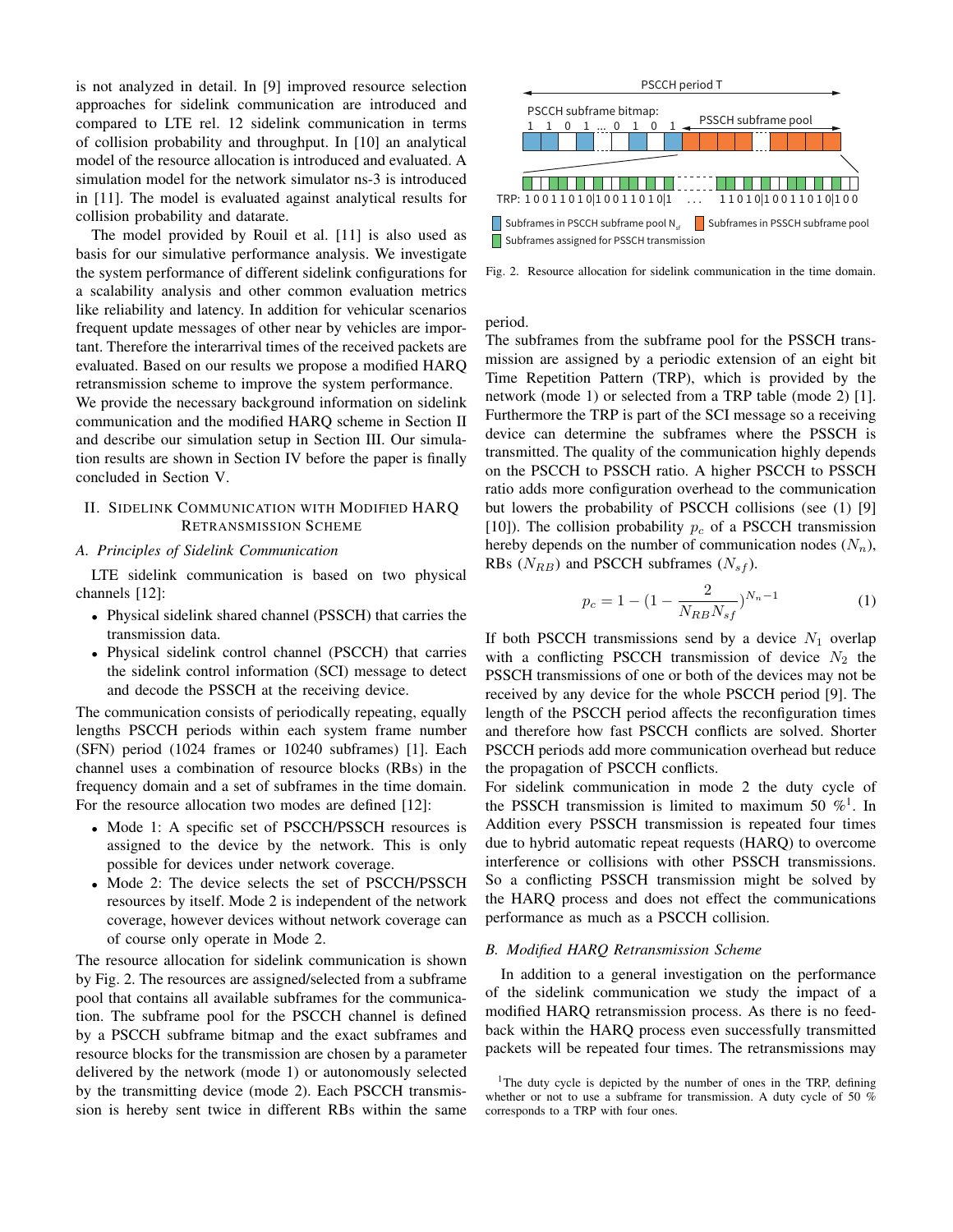collide with other transmissions causing a lower reliability of the communication. To improve this retransmission method for highly loaded communication channels we add a transmission probability to the HARQ process. Every retransmission  $A$  is performed with a probability  $p_r(A)$ .

# *C. Performance Criteria*

One key performance parameter is the packet reception ratio (PRR), which is calculated as the number of received packets divided by the number of sent packets. Another parameter is the latency  $\tau$  which is determined as time difference between sending and reception of a packet. The last performance criterion is the interarrival time of the received packets (IAT). It is evaluated as the time between the reception of messages from the same transmitter for every transmitter and every receiver. All performance criteria are measured at the application layer.

#### III. SIMULATION SETUP

For the simulation we use the network simulator ns-3. The simulation model is based on the LTE D2D model introduced in [11]. All communication nodes are placed such that no packet loss due to channel conditions occurs, the communication channel is therefore not considered within this paper. The devices operate in half-duplex mode so simultaneous transmission and reception of packets is impossible. Unless otherwise noted the simulation parameters are set as listed by TABLE I.

The PSCCH period is set to either 40 ms or 320 ms and the number of PSCCH subframes is set to eight or sixteen to prefer PSSCH over PSCCH transmission. The LTE Modulation and Coding Scheme (MCS) is set to 20 and in order to fit a 100 byte packet into a single subframe four RBs are used per subframe. We deactivated the optional ARQ on the Radio Link Control (RLC) layer to prevent the communication system to transmit outdated data and set the size of the RLC message buffer to match exactly one message in order to minimize the transmission delay. In addition exemplary HARQ probability settings of 0 %, 50 % and 100 % are further investigated.

TABLE I SIMULATION PARAMETERS

| simulation time       | 60 s            |
|-----------------------|-----------------|
| transmission interval | $10 \text{ ms}$ |
| packetsize            | 100 Byte        |
| handwidth             | 10 MHz          |
| <b>MCS</b>            | 20              |
| number of RBs         | 4               |
| PSSCH duty cycle      | 50 %            |
|                       |                 |

### IV. SIMULATION RESULTS

The impact of a modified HARQ retransmission scheme on the system reliability is shown by Fig. 3. The packet reception ratio for five communication nodes reaches its maximum for the conventional HARQ process (100 % HARQ probability)



Fig. 3. Impact of different HARQ probabilities on the system reliability (T: PSCCH period [ms],  $N_{sf}$ : number of PSCCH subframes, n: number of nodes).



Fig. 4. Latency analysis for different sidelink configurations and HARQ probabilities (T: PSCCH period [ms],  $N_{sf}$ : number of PSCCH subframes,  $p_r$ : HARQ probability).

but it is shown that for a higher number of nodes the packet reception ratio can be increased with a lower HARQ probability. This is further analyzed in the scalability analysis. While the reliability might be decreased the latency is reduced for configurations with decreasing HARQ probability. In Fig. 4 this effect is shown exemplary for a 0 % and 50 % HARQ probability and compared to the conventional process. As defined by the 3GPP a maximum latency of 100 ms for safetyrelated V2X communication with reliabilities between 80 % and 95 % are required for V2X communication [13]. Our results proof that sidelink communication can only satisfy some of these requirements for a limited number of communication nodes. In a scalability analysis we analyze the system limitations in more detail. In addition to an increasing number of communication nodes we analyzed the outcome of different transmit (tx) intervals and PSSCH duty cycles (see Fig. 5). The results depict that the performance of different sidelink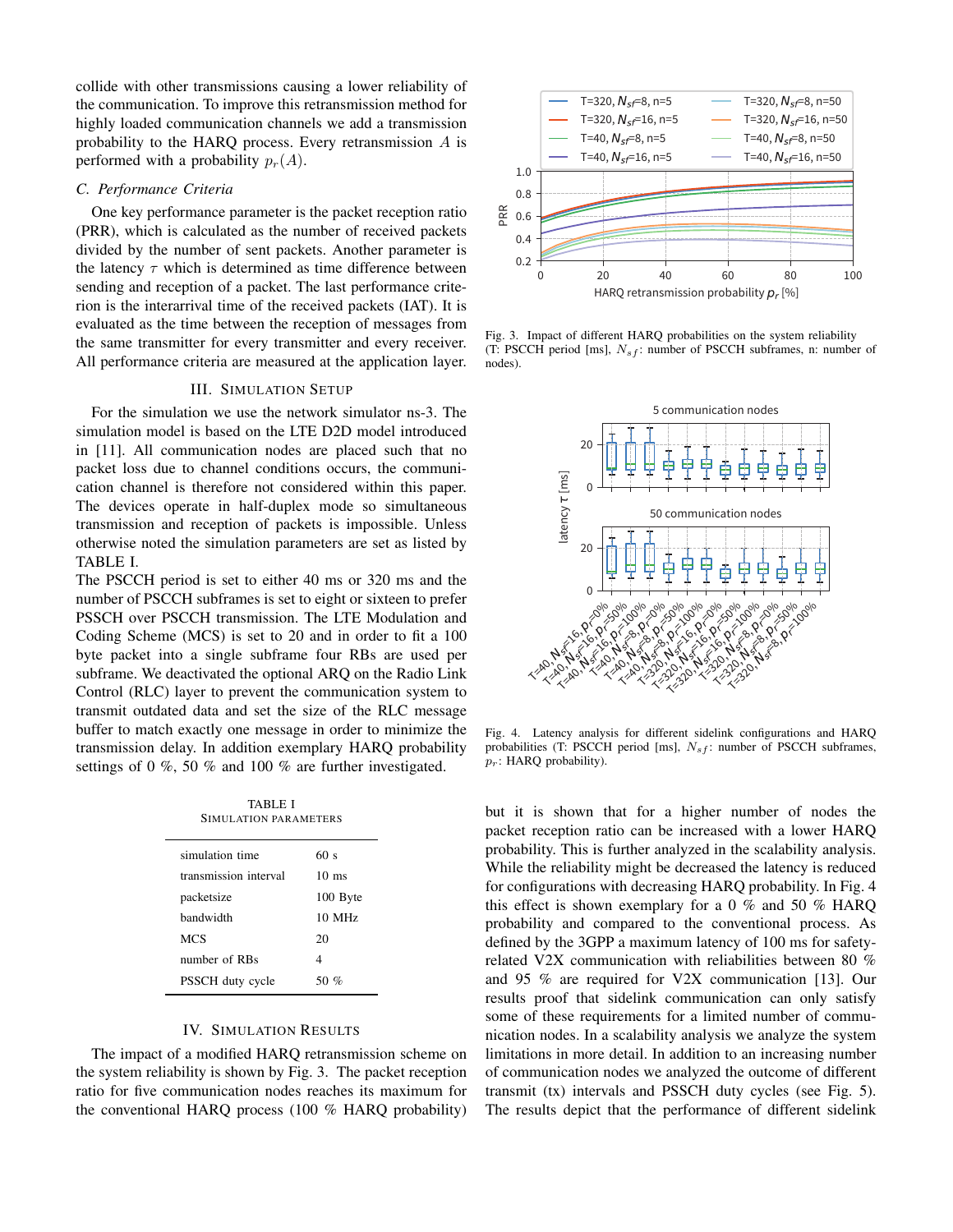

Fig. 5. Scalability analysis for different transmission intervals and PSSCH duty cycles (T: PSCCH period [ms],  $N_{sf}$ : number of PSCCH subframes,  $p_r$ : HARQ probability). Note that the dotted line highlights the breakpoint where a lower HARQ probability outperforms the conventional HARQ procedure.

configuration depends on the channel utilization. For a high channel utilization (tx interval  $= 10$  ms) configurations with a small PSSCH subframe pool have a decreased performance. Due to the higher communication overhead less PSSCHs are available and the number of collisions raises. If the ratio of PSCCH and PSSCH subframes is smaller the overhead is decreased. Furthermore a lower PSCCH duty cycle decreases the performance as even for less nodes the channel utilization is to high for the lower number of available PSSCHs. For lower channel utilization (tx interval  $= 40/50$  ms) a lower PSCCH duty cycle increases the performance significantly. The benefit of a synchronization of the transmit interval and the PSCCH period is depicted by the comparison of the transmission intervals of 40 ms and 50 ms. Although the channel utilization of the 40 ms transmit interval is higher the reliability of the system is equal or even increased. If the transmit times of the nodes are not aligned with the PSCCH additional delay is added as the transmission is postponed until resources are assigned. Due to the huge PSSCH pool size the delays exceed the transmission intervals and for the next PSCCH period even more packets must be transmitted so the number of collision increases. For transmit intervals of 50 ms, irrespective of the PSCCH duty cycle, the performance for configurations with more PSSCH subframes is therefore decreased. It is also shown that for all configurations a breakpoint for the number of communication nodes exists where a lower HARQ probability starts to outperform the conventional HARQ procedure. As shown by Fig. 6 the interarrival times for configurations with the maximum PSCCH period (320 ms) are decreased if the HARQ process is completely deactivated. As there is no retransmission procedure every message is either delivered or collides. This results in a lower overall reliability (Fig. 3) but decreases the interarrival time of the delivered messages. This effect is only observed if the number of PSSCH subframes is high. For smaller PSSCH subframe pools the channel utilization is higher so the number of collision increases. A 50 % HARQ probability increases the overall reliability by retransmission of packets which lead to a higher channel utilization. For scenarios with more communication nodes and short PSSCH periods (40 ms) the interarrival times decrease, as due to the retransmissions the collision probability is decreased. For the other configurations the interarrival times ascend. The performance of the conventional HARQ lowers the interarrival times of all configurations except of those